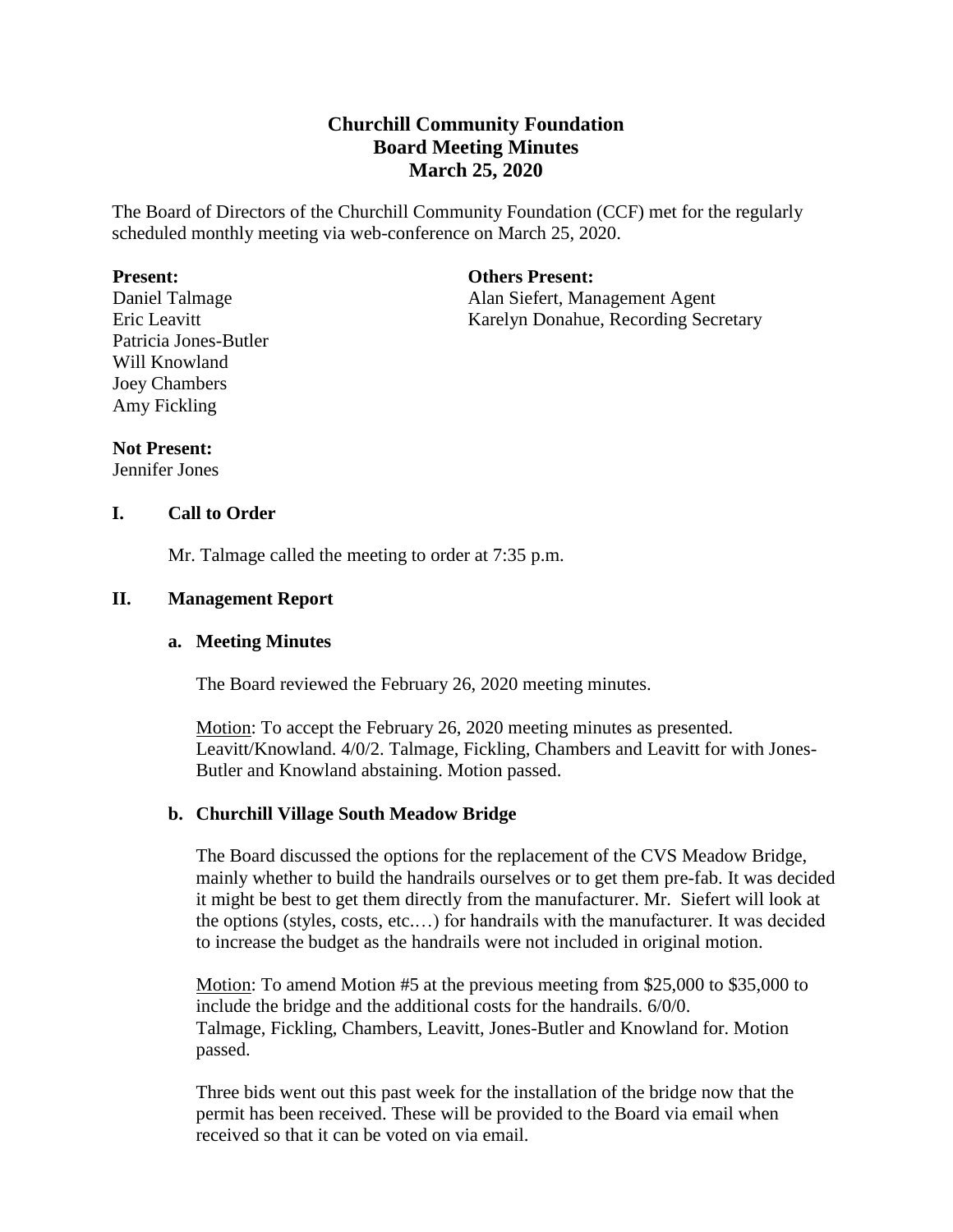# **c. Hydrilla Control**

The Board reviewed the proposal from Aquatic Environmental Control for 2020 hydrilla control.

Motion: To approve the proposal from Aquatic Environmental Consultants for hydrilla control at a cost of \$6,486.

Leavitt/Knowland. 6/0/0. Talmage, Fickling, Chambers, Jones-Butler, Knowland and Leavitt for. Motion passed.

### **d. Churchill East Village Stream/Grant**

Mr. Siefert updated the Board that he has been continuously working with CPJ, Bourn Environmental and the Foundation's attorney to finalize the wording and specifics of the pending stream restoration contract. It is expected to be completed by the next Board meeting.

#### **a. Sinkhole Debris Reimbursement**

Mr. Siefert reported that he has not yet received a response from the County regarding reimbursement for the sinkhole debris. He will reach out one more time before involving the Foundation's attorney. Ms. Fickling raised a concern about the taxability of these funds. Mr. Siefert advised that he will check with the auditor about this.

### **e. 2020 Annual Meeting**

The first attempt of the 2020 Annual Meeting is scheduled for Tuesday, April 21, 2020. The Board was in consensus that the meeting should still be held, but held outside and inform anyone who comes that, due to the situation, the meeting will be rescheduled for Wednesday, May 27, 2020.

### **f. Operating Checklist/Pending Projects**

The Board reviewed the operating checklist and pending projects with Mr. Siefert.

### **III. Old Business**

### **a. Paving Status of Path**

Mr. Siefert reported that the paving was pushed from the fall of last year to this spring. He was emailed that the work has been scheduled soon but did not have the exact date on hand.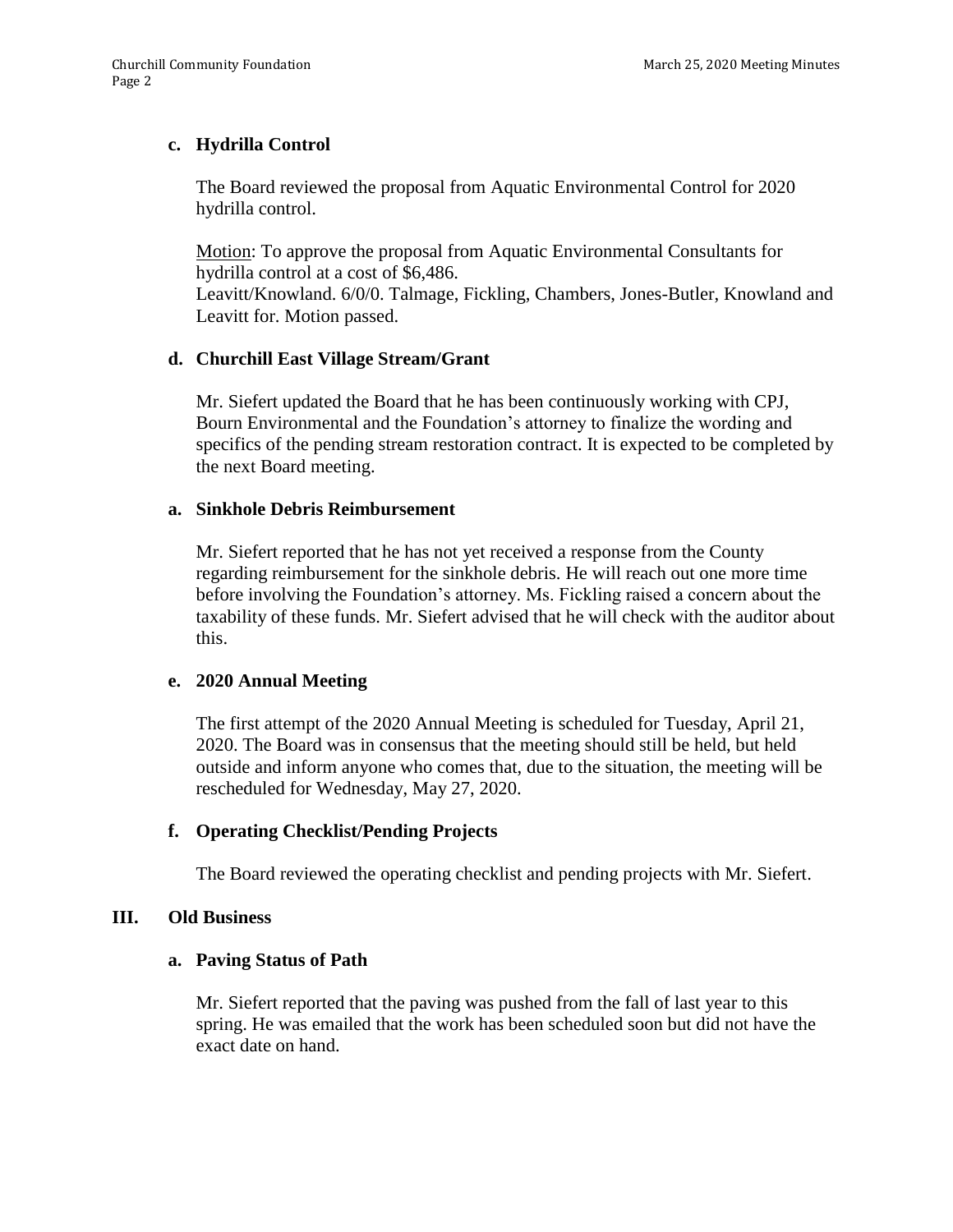#### **IV. New Business**

#### **a. Manhole**

It was asked if the Foundation cleared off the manhole off to the side of the path between 11 and 12. Mr. Siefert stated that it was not the Foundation.

#### **b. New Bridge Notifications**

The Foundation will put up signs regarding the new bridge's status to let the public know that it is being worked on. Notifications will also be put on the website and on Facebook.

#### **c. Feeding Water Fowl**

It was reported that a homeowner is once again feeding geese and ducks. The Foundation will put out "Do Not Feed Water Fowl" signs.

## **V. Next Meeting**

The next meeting of the Board of Directors for the Churchill Community Foundation will be Wednesday, April 29, 2020 at 7:30 p.m. at the Waters Landing Community Center or via web-conference due to Maryland and CDC recommendations.

#### **VI. Adjournment**

Motion: To adjourn the March 25, 2020 Board meeting at 8:25 pm. Fickling/Jones-Butler. 6/0/0. Talmage, Fickling, Chambers, Jones-Butler, Knowland and Leavitt for. Motion passed.